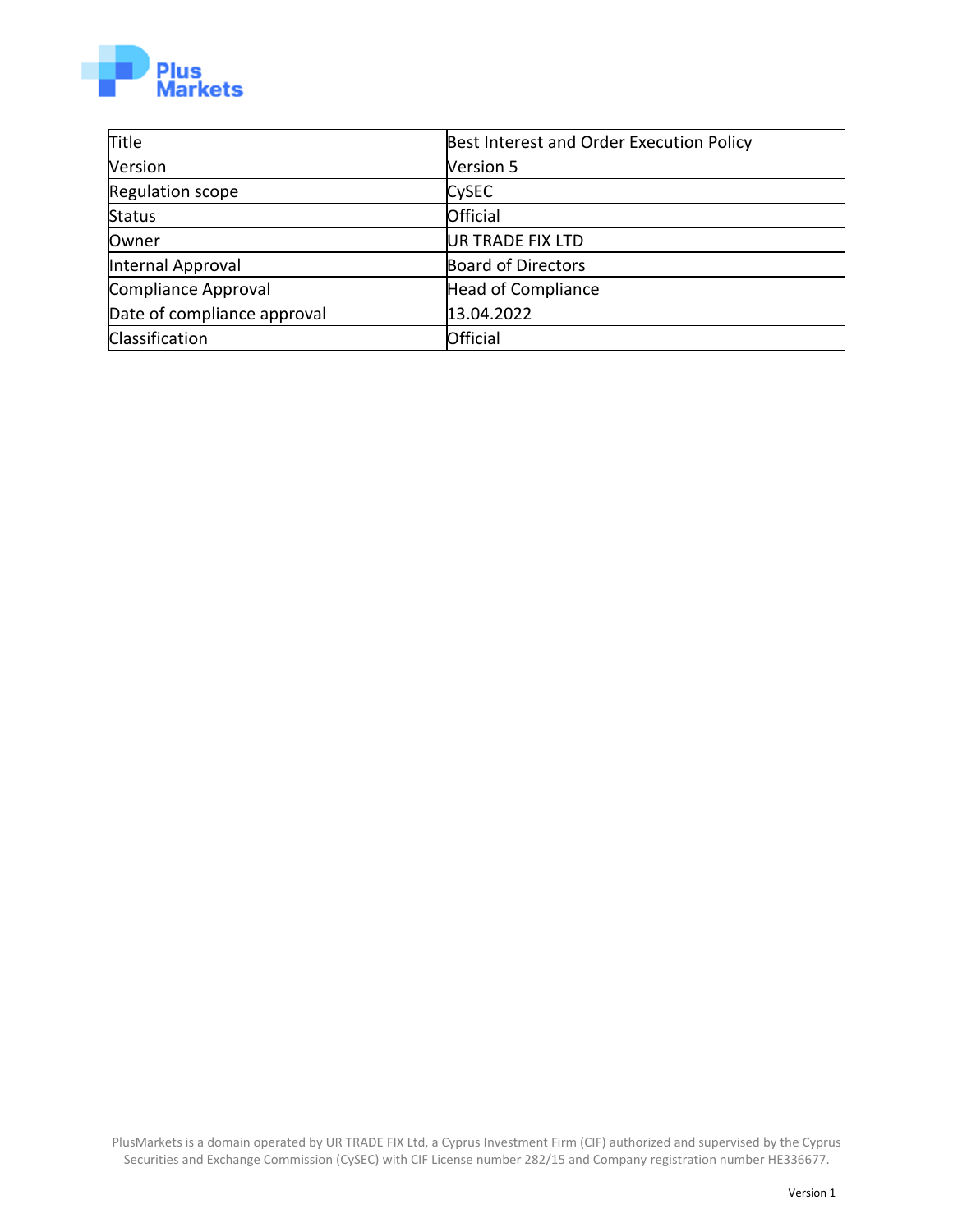

## **BEST INTEREST AND ORDER EXECUTION POLICY**

## **1. Introduction**

The Best Interest and Order Execution Policy ("the Policy") is provided to you (our Client or prospective Client) in accordance with the Provision of Investment Services, the Exercise of Investment Activities, the Operation of Regulated Markets and Other Related Matters Law 87(I)/2017, as subsequently amended from time to time ("the Law") and the Markets in Financial Instruments Directive 2014/65/EU(MiFID II"). Pursuant to the Law, UR Trade Fix Ltd ("the Company") is required to take all sufficient steps to act in the best interest of its Clients when executing and/or when receiving and transmitting for execution, Client Orders so as to achieve the best execution results and to comply, in particular, with the principles set out in the Law when providing investment services.

The Company executes client Orders on Contracts for Differences ("CFDs") in stocks, commodities, indices, currency pairs and cryptocurrencies

By opening a trading account (Client Account) with the Company, for trading CFD products, the Client agrees/consents to the fact that his orders will be executed outside of a Regulated Market (e.g. Licensed European Stock Exchange) or a Multilateral Trading Facility (e.g. European Financial Trading System).

## **2. Scope**

- 2.1 This Policy applies to both Retail and Professional Clients (as defined in the Company's Client Classification Policy). If the Company classifies a Client as an Eligible Counterparty, this Policy does not apply to such a Client.
- 2.2 This Policy applies when receiving and transmitting Client Orders or executing orders for the Client for all the types of Contracts for Difference ("CFDs").

### **3. Best Execution Factors**

3.1. The Company shall take all sufficient steps to obtain the best possible results for its Clients when receiving, transmitting and executing Client Orders and obtain the best possible results for its Clients taking into account the following factors when dealing with Clients' Orders: price, costs, speed, likelihood of execution and settlement, size, market impact or any other consideration relevant to the execution of the order. We do not consider the above list exhaustive and the order in which the above factors are presented shall not be taken as priority factor.

Price:

### BID - ASK Spread:

For any given CFD, the Company will quote two prices: the higher price (ASK) at which the Client can buy (go long) that CFD, and the lower price (BID) at which the Client can sell (go short) that CFD. Collectively, the ASK and BID prices are referred to as the Company's price. The difference between the lower and the higher price of a given CFD is the spread.

### Pending Orders: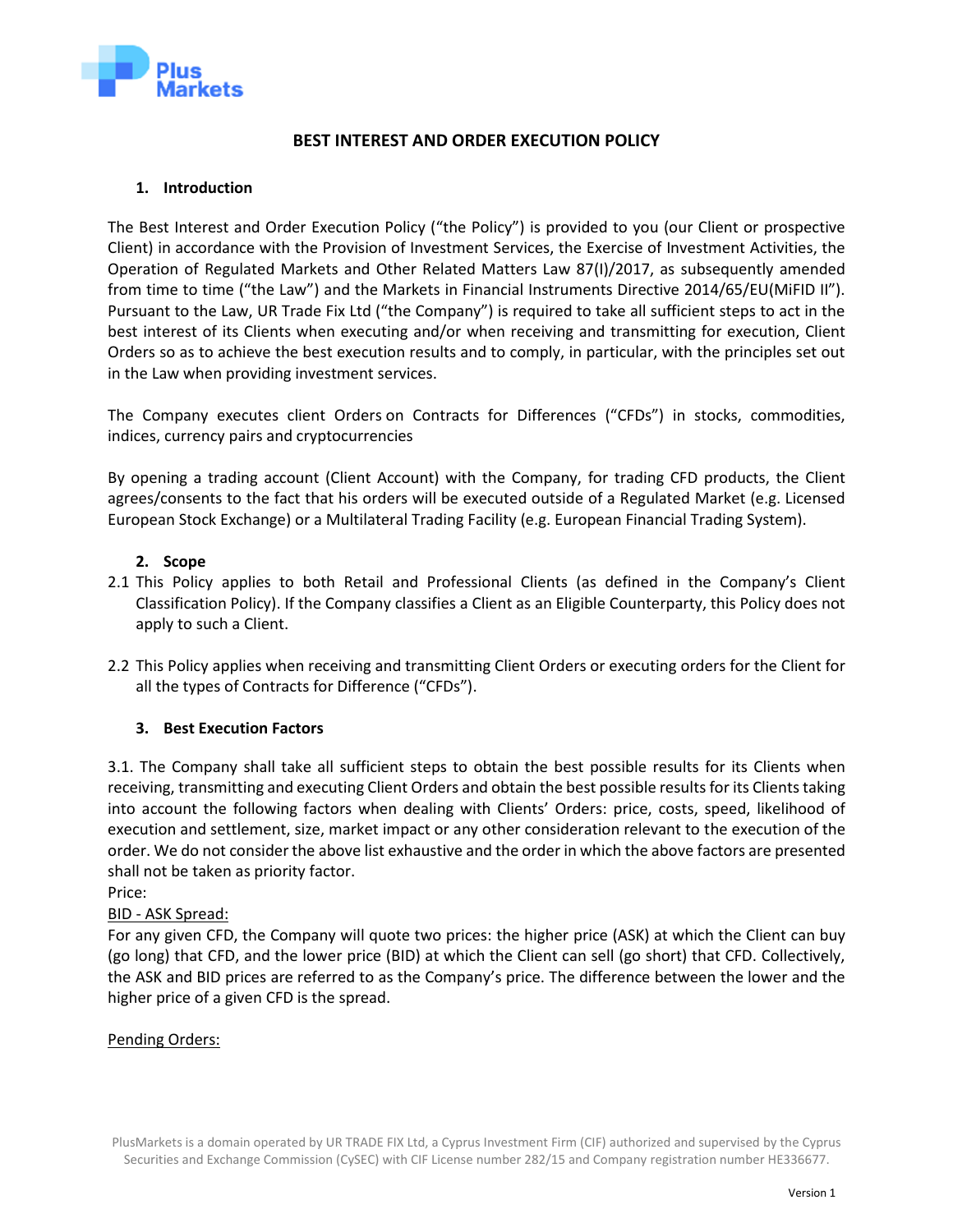

Such orders as Buy Limit, Buy Stop and Stop Loss, Take profit for opened short position, are executed at ASK price. Such orders as Sell Limit, Sell Stop and Stop Loss, Take profit for opened long position, are executed at BID price.

#### Company's Prices:

The Company will quote to Clients the prices provided by the Execution Venues (see Section 10 below) plus a fixed mark-up for CFD products. The Execution Venues calculate and provide their own tradable prices for a given CFD by reference to the prices of the relevant underlying asset, which the Execution Venues obtain from third party reputable external reference sources (i.e. price feeders). The Company's prices can be found on the Company's website and / or trading platforms. The Company updates its prices as frequently as the limitations of technology and communications links allow. The Company reviews its thirdparty external reference sources from time to time to ensure that the data obtained continues to remain competitive. The Company will not quote any price outside the Company's operations time (see Execution Venues below). Despite the fact that the Company takes every sufficient step to obtain the best possible result for its Clients, it does not guarantee that when executing an Order its price will be more favourable than one which might be available elsewhere.

**If the price reaches an order such as**: Stop Loss, Take Profit, Buy Limit, Buy Stop, Sell Limit or Sell Stop, these orders are instantly executed. However, under certain trading conditions it may be impossible to execute orders (Stop Loss, Take Profit, Buy Limit, Buy Stop, Sell Limit or Sell Stop) at the Client's requested price. In this case, the Company has the right to execute the order at the first available price. This may occur, for example, at times of rapid price fluctuations, if the price rises or falls in one trading session to such an extent that, under the rules of the relevant exchange, trading is suspended or restricted, or this may occur at the opening of trading sessions. The minimum level for placing Stop Loss, Take Profit, Buy Limit, Buy Stop, Sell Limit and Sell Stop orders, for a given Financial Instrument, is specified under your Trading Agreement.

#### **(a) Costs**:

For opening a position in some types of Financial Instruments the Client may be required to pay commission or financing fees, the amount of which is disclosed on the Company's website.

Commissions**:** Commissions may be charged either in the form of a percentage of the overall value of the trade or as fixed amounts.

Financing Fee: In the case of financing fees, the value of opened positions in some types of CFDs is increased or reduced by a daily financing fee "swap rate" throughout the life of the contract (i.e. until the position is closed). Financing fees are based on prevailing market interest rates, which may vary over time. Details of daily financing fees applied are available on the Company's website.

For all types of CFDs that the Company offers, the commission and financing fees are not incorporated into the Company's quoted price and are instead charged explicitly to the Client account.

The spreads for the list of CFDs can be found on the Company's website and/or the Platform (s).

It is also noted that Client Account may be charged with additional fees such as Client Account maintenance fees, found in the Company's website.

Should the Company at any period of time decide not to charge such costs, it shall not be construed as a waiver of its rights to apply them in the future, with prior notice to the Client as explained in the Client Agreement found on the Company's [website.](https://tradeo.com/) Such notice may be sent personally to the Client and/or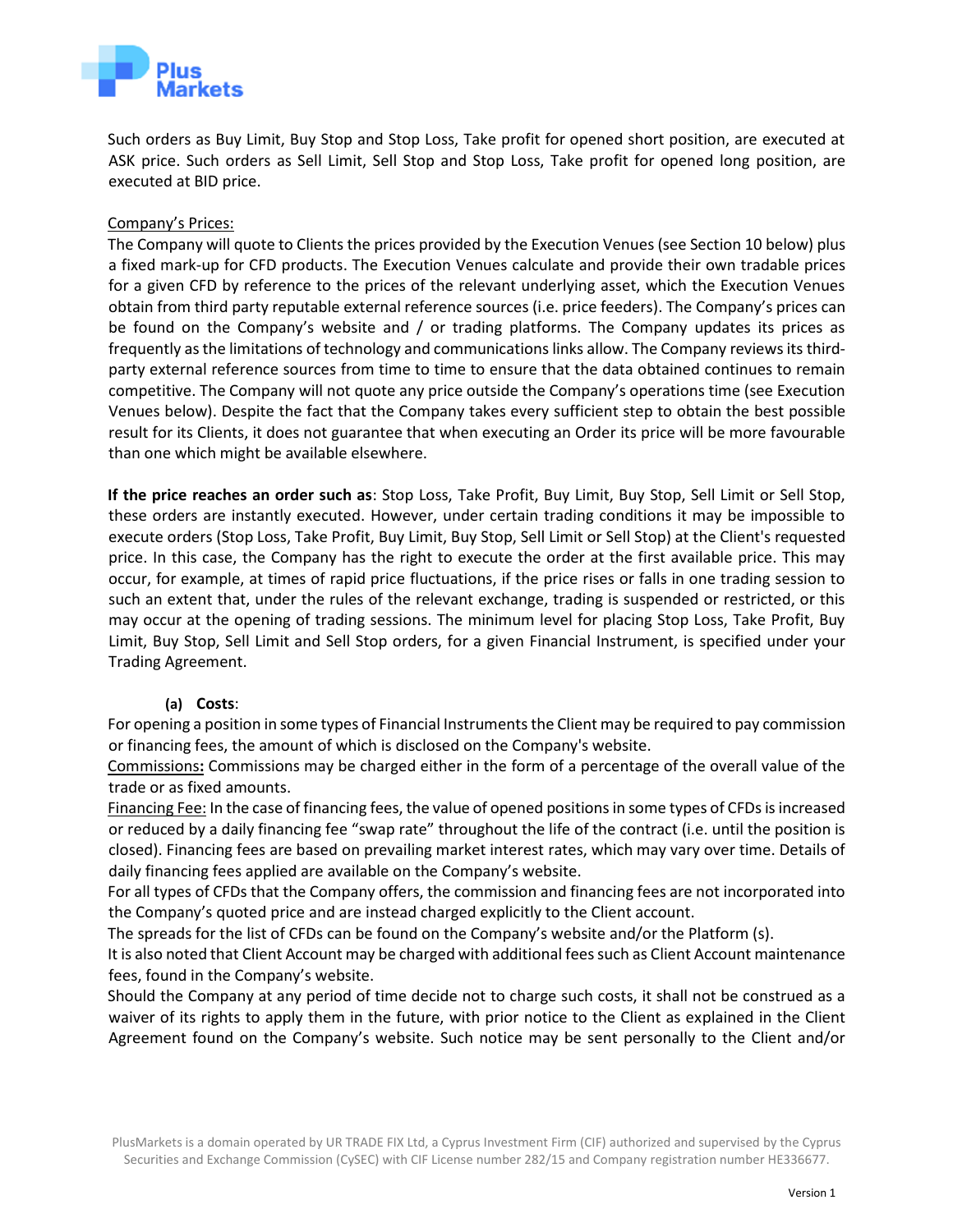

posted on the Company's website.

### **(b) Speed of Execution:**

The Company does not execute Client Orders in CFDs as a principal to principal against the Client, i.e. the Company is not the Execution Venue (as defined in Commission Directive 2006/73/EC implementing MiFID) for the execution of the Client's Order. The Company transmits Client Orders or arranges for their execution with a third party(ies). However, the Company places a significant importance when executing Client's orders and strives to offer high speed of execution within the limitations of technology and communications links. For instance, in cases where Clients are using a wireless connection or a dial up connection or any other communication link that can cause a poor internet connection then this may cause unstable connectivity with the Company's trading Platforms resulting in the Client placing his Orders at a delay and hence the Orders to be executed at better or worst prevailing price offered by the Company.

## **(c) Likelihood of Execution**:

The Company transmits Orders for Execution or executes them with another party. The likelihood of execution depends on the availability of prices of the market makers/financial institutions. In some cases it may not be possible to arrange an Order for execution, for example but not limited in the following cases: during news times, trading session start moments, during volatile markets where prices may move significantly up or down and away from declared prices, where there is rapid price movement, where there is insufficient liquidity for the execution of the specific volume at the declared price, a force majeure event has occurred.

In the event that the Company is unable to proceed with an Order with regard to price or size or other reason, the Order will be either rejected or partially filled.

In addition, the Company is entitled, at any time and at its discretion, without giving any notice or explanation to the Client, to decline or refuse to transmit or arrange for the execution of any Order or Request or Instruction of the Client in circumstances explained in the Client Agreement.

# **(d) Likelihood of settlement:**

The Company shall proceed to a settlement of all transactions upon execution of such transactions. The CFDs offered by the Company do not involve the delivery of the underlying asset, so there is no settlement as there would be for example if the Client had bought shares. All CFDs are cash settled.

### **(e) Size of order:**

All CFD Orders are placed in lot sizes. A lot is a unit measuring the transaction amount and it is different for each type of CFD.

The actual minimum size of an order is different for each type of Account. Please refer to the Company's website for the value of minimum size of an order and each lot for a given CFD type. Please refer to the Company's website for the value of the maximum volume of the single transaction.

If the Client wishes to execute a large size Order, in some cases the price may become less favourable considering the liquidity in the market. The Company reserves the right not to accept a Client's Order, in case the size of the Order is large and cannot be filled by the Company or for any other reason as explained in the Client Agreement found on the Company's [website.](https://tradeo.com/)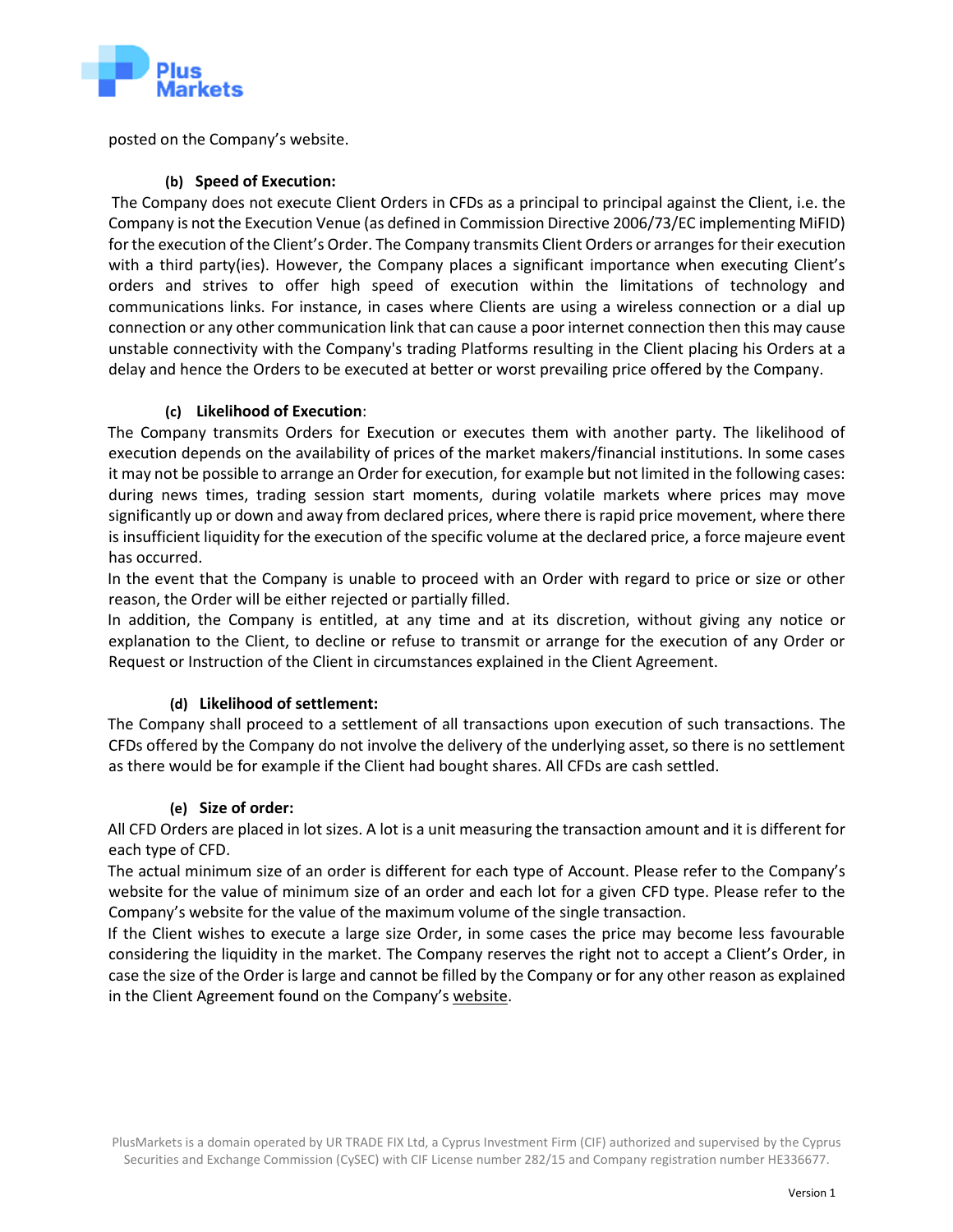

#### **(f) Market Impact:**

Some factors may rapidly affect the price of the underlying instruments/products from which the Company's quoted price is derived and may also affect other factors listed herein. The Company will take all sufficient steps to obtain the best possible result for its Clients.

*The Company does not consider the above list exhaustive and the order in which the above factors are presented shall not be taken as priority factor. Nevertheless, whenever there is a specific instruction from the Client, the Company shall make sure that the Client's order shall be executed following the specific instruction.*

### **4. Execution Practices in CFDs**

### **(a) Slippage**

You are warned that Slippage may occur when trading in CFDs. This is the situation when at the time that an Order is presented for execution, the specific price showed to the Client may not be available; therefore, the Order will be executed close to or a number of pips away from the Client's requested price. So, Slippage is the difference between the expected price of an Order, and the price the Order is actually executed at. If the execution price is better than the price requested by the Client, this is referred to as positive slippage. If the executed price is worse than the price requested by the Client, this is referred to as negative slippage. Please be advised that Slippage is a normal element when trading in CFDs. Slippage occurs more often during periods of illiquidity or higher volatility (for example due to news announcements, economic events and market openings and other factors) making an Order at a specific price impossible to execute. In other words, your Orders may not be executed at declared prices. Slippage may appear in all types of accounts we offer.

It is noted that Slippage can occur also during Stop Loss, Take Profit and other types of Orders. We do not guarantee the execution of your Pending Orders at the price specified. However, we confirm that your Order will be executed at the next best available market price from the price you have specified under your pending Order.

### **(b) Leverage**

You will be able to leverage your orders on the platform, taking into consideration the leverage policy of the Company. In particular the default for trading in CFD's will be:

| <b>CFDs</b>                                       | <b>Updated default Leverage</b> |
|---------------------------------------------------|---------------------------------|
| Major FX pairs (i.e currency pairs comprising any | 30:1 (3.33%)                    |
| two of the following currencies: USD, EUR, JPY,   |                                 |
| GBP, CAD or CHF)                                  |                                 |
| All other currencies                              | 20:1 (5%)                       |
| Gold                                              | 20:1 (5%)                       |
| Major Indices (The major indices are any of the   | 20:1 (5%)                       |
| following equity indices: FTSE 100, CAC 40, DAX,  |                                 |
| DOW, S&P 500, NASDAQ, Nikkei 225, ASX 200,        |                                 |
| EURO STOXX 50)                                    |                                 |
| All other indices                                 | 10:1 (10%)                      |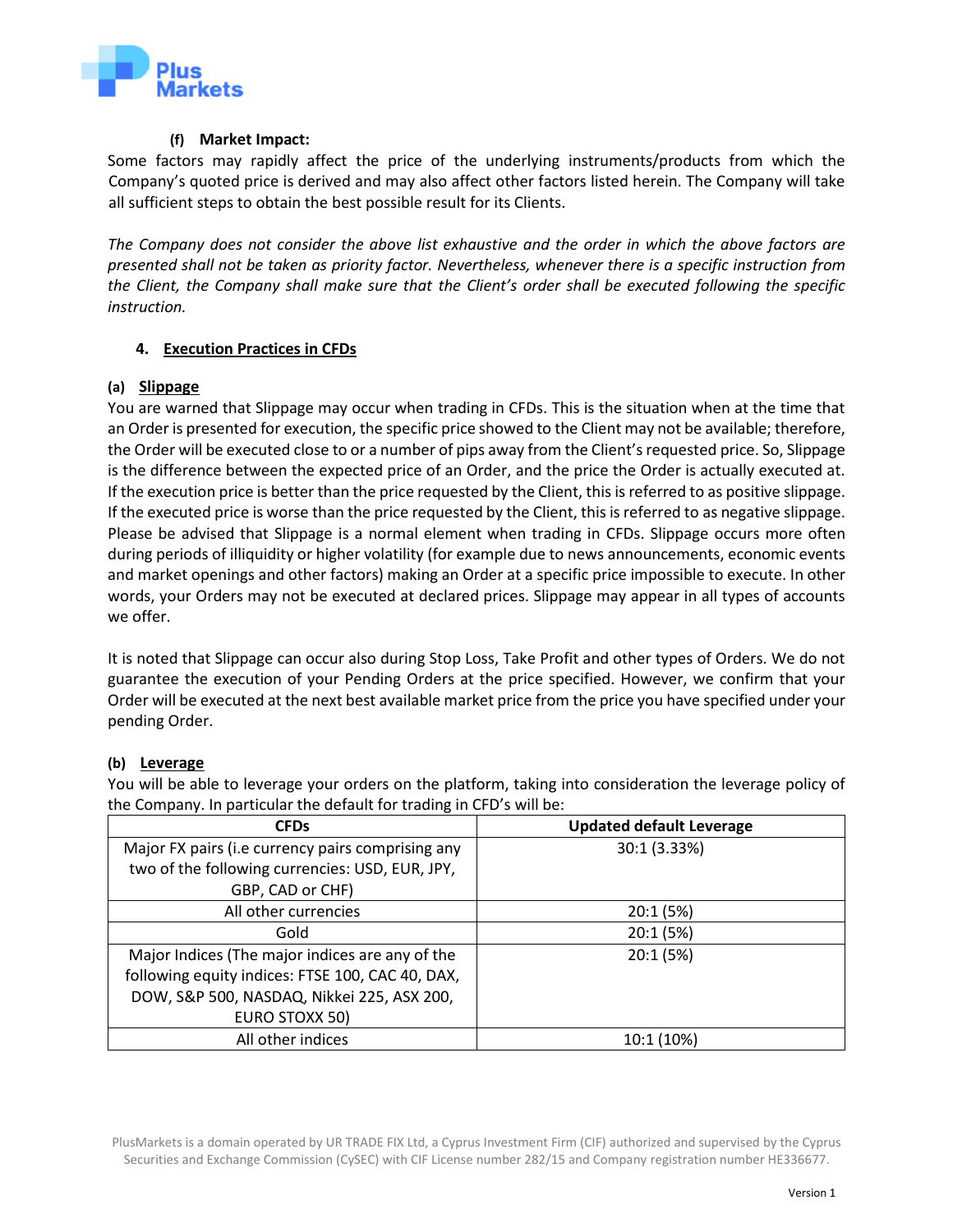

| Commodities (other than gold) | 10:1 (10%) |
|-------------------------------|------------|
| <b>Equities</b>               | 5:1(20%)   |
| Cryptocurrencies              | 2:1(50%)   |

Please be advised that trading CFDs carries a high level of risk since leverage can work both in your advantage and disadvantage. As a result, it may not be suitable for all investors because you may lose all your invested capital.

### **5. Best Execution Checks in Practice**

The company is assessing its Best Execution arrangements on an ongoing basis. A report is being prepared on a daily basis by the Brokerage Department that analyse factors that the Company is paying much attention to like Price, Slippage, Speed of execution and likelihood of execution. To a great extent this is an automatic process; the Company has entered into arrangements with well-known external providers that are able to provide us with all the tools to perform our analysis. On the price check, the Company is able to compare all the trades executed in its platform with the pricing provided by Reuters as a benchmark, which is one of the most reliable price sources. Furthermore, the Company is continually checking the slippage ratios and also its effect in monetary terms to the clients -percentage of positive/negative slippage, the amount lost/earned from this slippage, slippage in terms of order type, symbol, trader etc.

Whenever the Brokerage department notices from the figures that quality of execution is compromised from the Liquidity Provider's (hereinafter "the LP") side at the expense of the client (pricing against the clients, negative slippage asymmetry, rejects, delays) a notification shall be sent to the LP to review its execution arrangements. If no remedial actions are taken from the LP then Senior Management shall be immediately informed. A list of alternative providers -as already prepared from Brokerage Department as part of the ongoing monitoring so as to assess LP quality- shall be reviewed and a decision shall be taken on onboarding a new LP as per the Company's LP selection Policy (described in part 10 below).

Additionally, RTS 28 and [the Execution Quality Statement](https://plusmarkets.eu/misc/docs/EN/Execution_Quality_Summary_Statement_2020_EN.pdf) that is prepared and published on our website provides a summary of the analysis and conclusions the Company drew from its detailed monitoring of the quality of execution obtained on the execution venues where it executed all client orders during the preceding year.

# **6. Types of Order(s) available in CFDs trading**

The particular characteristic of an Order may affect the execution of the Client's Order. Please see below the different types of Orders that a Client can be placed:

### **(a) Market Order(s)**

A market order is an order to buy or sell a CFD as promptly as possible at the prevailing market price. Execution of this Order results in opening a trade position. CFDs are bought at ASK price and sold at BID price. Stop Loss and Take Profit orders can be attached to a market order.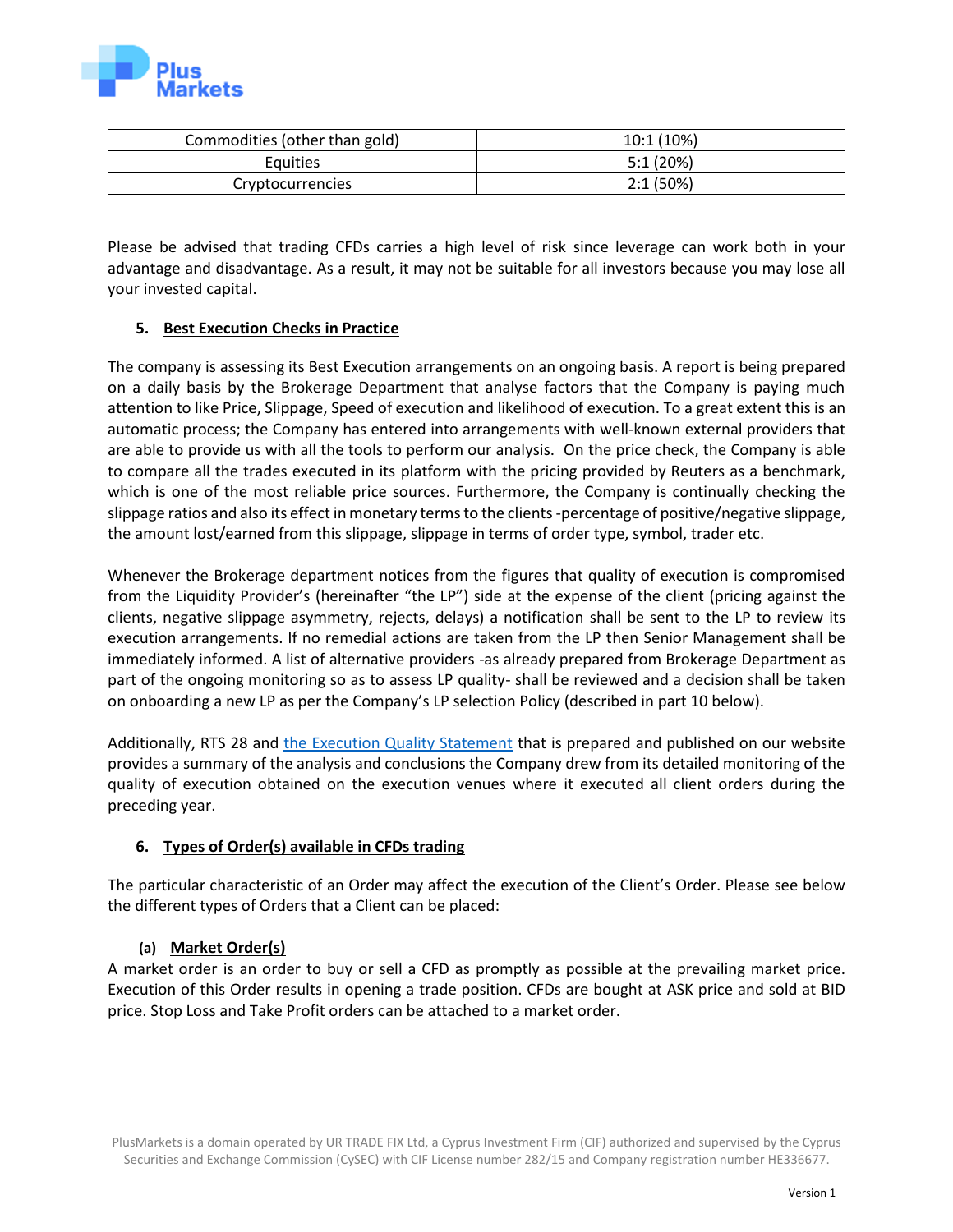

### **(b) Pending Order(s)**

This is an Order to buy or sell a CFD in the future at the best available price once a certain price is reached. The Company offers the following types of Pending Orders: Buy Limit, Buy Stop, Sell Limit or Sell Stop Orders to trading accounts for CFDs.

A Pending Order is an Order that allows the user to buy or sell a CFD at a pre-defined price in the future. These Pending Orders are executed once the price reaches the requested level. However, it is noted that under certain trading conditions it may be impossible to execute these Orders at the Client's requested price. In this case, the Company has the right to execute the Order at the first available price. This may occur, for example, at times of rapid price fluctuations of the price, rises or falls in one trading session to such an extent that, under the rules of the relevant exchange, trading is suspended or restricted, or there is lack of liquidity, or this may occur at the opening of trading sessions.

### **(c) Buy Stop:**

This is an Order to buy at a specified price ('the stop price') that is higher than the current market price. Once the market reaches the 'stop price', the 'stop order' is triggered and treated as a market Order.

#### **(d) Sell Stop:**

This is an Order to sell at a specified price ('the stop price') that is lower than the current market price. Once the market reaches the 'stop price', the 'stop order' is triggered and treated as a market Order.

#### **(e) Buy Limit:**

This is an order to buy at a specified price ('the limit price') that is lower than the current market price. Once the market reaches the 'limit price' the order is triggered and executed at the 'limit price' or better. The 'limit order' is treated as a market Order. 'Limit orders' can be placed as close to the current market price as possible; there is no restriction.

#### **(f) Sell Limit:**

This is an order to sell at a specified price ('the limit price') that is higher than the current market price. Once the market reaches the 'limit price' the order is triggered and executed at the 'limit price' or better. The 'limit order' is treated as a market Order. 'Limit orders' can be placed as close to the current market price as possible; there is no restriction.

It is noted that Stop Loss and Take Profit may be attached to a Pending Order. Also, pending Orders are good till cancel.

### **(g) Take Profit**

Take Profit Order is intended for realising the profit when the financial instrument (i.e. CFDs) price has reached a certain level. Execution of this Order results in complete closing of the whole position. The Order can be requested only together with an open market or a pending Order and it is also executed at stated prices.

This type of Order is set above the current Bid price in case of long positions and below the opening price in case of short positions. The Company's trading platform closes a long position at Bid Price, and a short position at Ask Price.

### **(h) Stop Loss**

Stop Loss Order is used for minimising losses if the CFD price starts moving in an unprofitable direction. If the CFD's price reaches the stop loss level, the whole position will be closed automatically, thus eliminating the incurrence of additional losses. Such Orders are always connected to an open position or a pending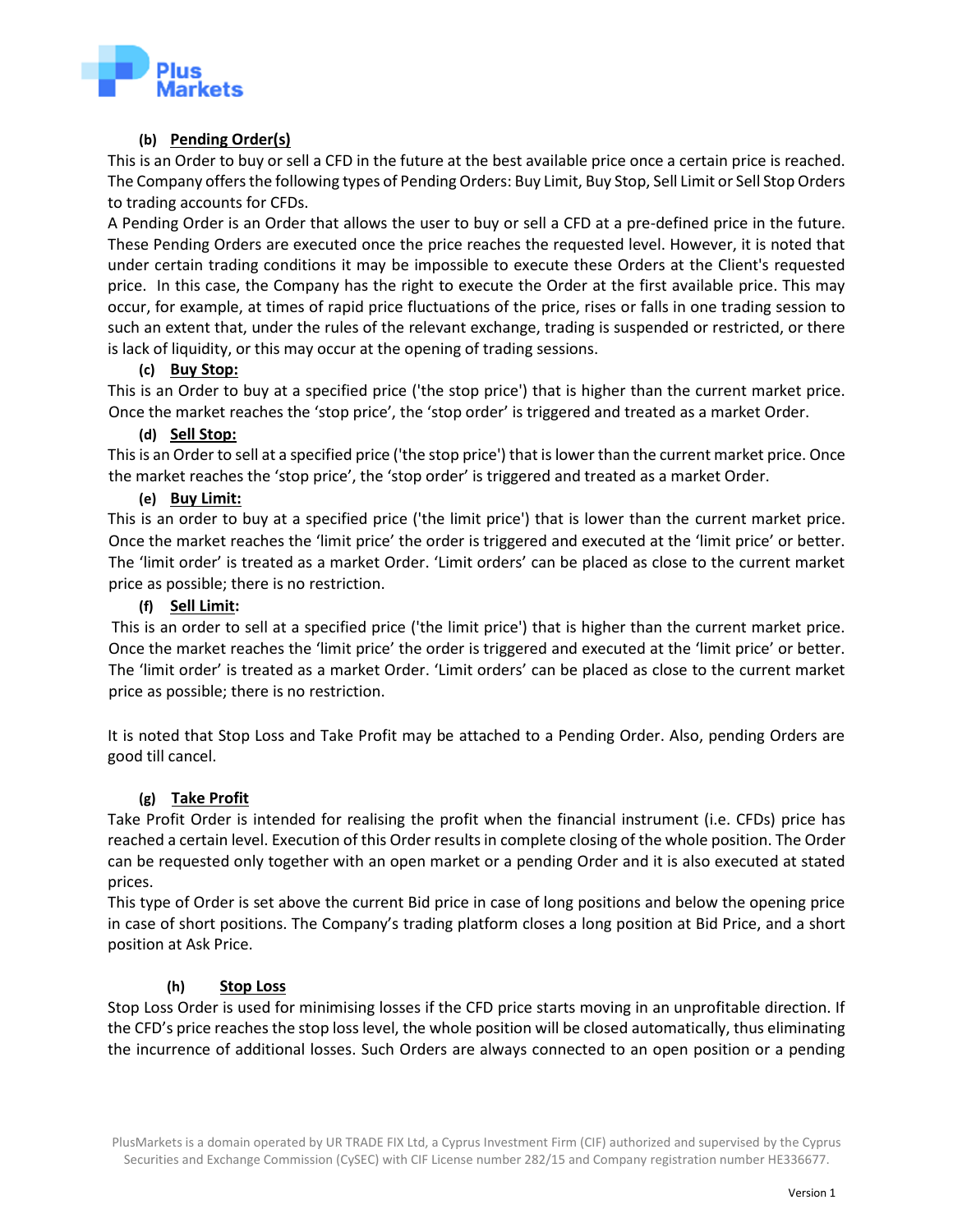

Order. They can be requested only together with a market or a pending Order. Under this type of orders, the Company's trading platform checks long positions with Bid price to meet the provisions of this order (the order is always set below the current Bid price), similarly the platform checks. Ask prices for short positions (the order is always set above the current Ask price).

## 7. **Best Execution Criteria**

When executing client orders, the Company takes into account the following criteria for determining the relative importance of the Best Execution Factors referred in paragraph 3 above:

- (a) The characteristics of the Client, including the categorization of the Client as retail or professional.
- (b) The characteristics of the Client order.
- (c) The characteristics of the Financial Instruments that are the subject of that order.
- (d) The characteristics of the execution venue to which that order is directed.

The Company determines the relative importance it assigns, in accordance with the abovementioned criteria, to the Best Execution Factors by using its commercial judgment and experience in light of the information available on the market and taking into account the remarks included in paragraph 3. For CFDs, the Company assigns the following importance level to the Best Execution Factors.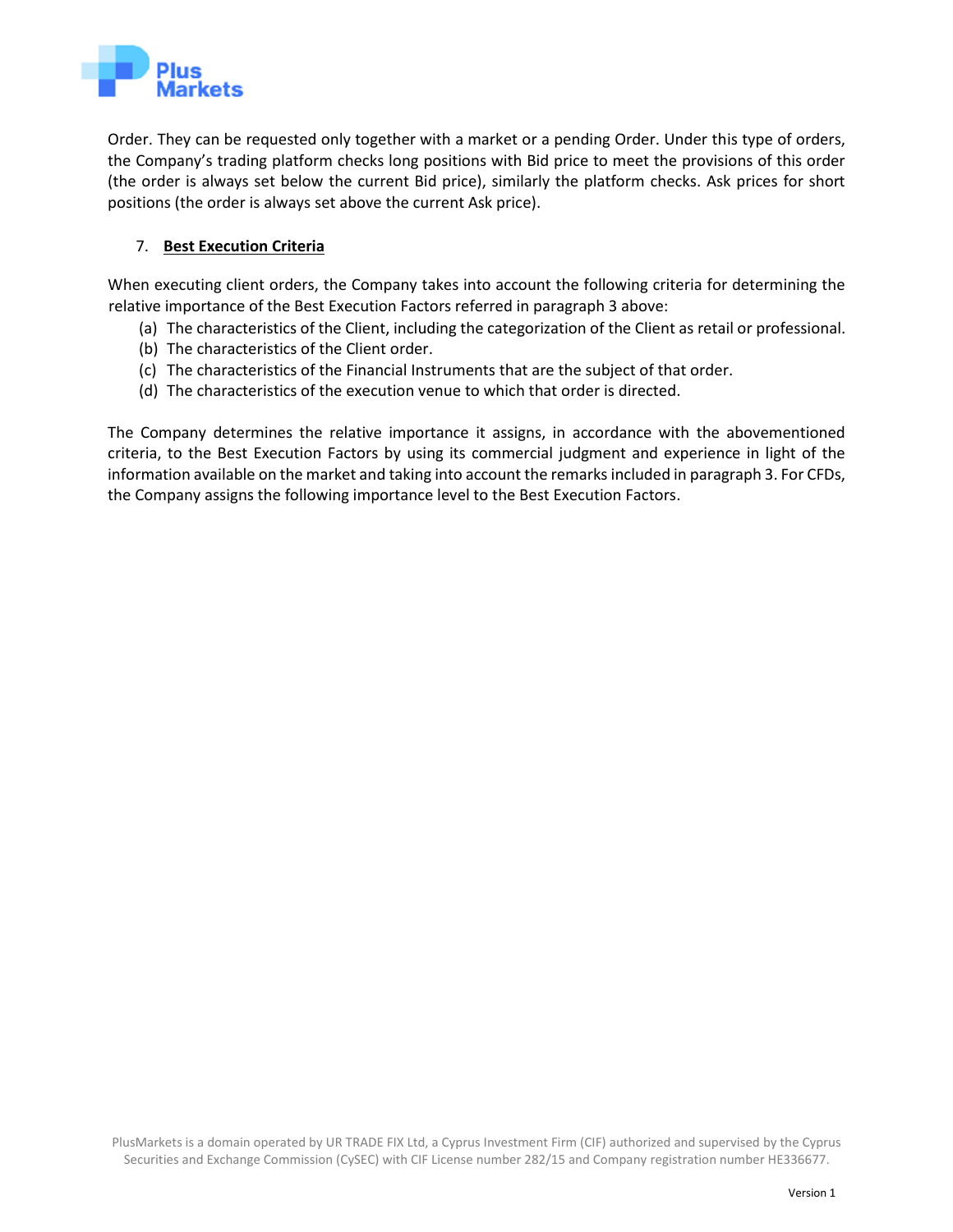

| <b>Factor</b>                     | <b>Importance</b> | <b>Remarks</b>                                                                                                                                                                                                                                                                                                                          |  |  |
|-----------------------------------|-------------------|-----------------------------------------------------------------------------------------------------------------------------------------------------------------------------------------------------------------------------------------------------------------------------------------------------------------------------------------|--|--|
| <b>Price</b>                      | <b>High</b>       | We give strong emphasis on the quality and level of the price<br>data that we receive from external sources in order to<br>provide our clients with competitive price quotes. We do not<br>however guarantee that our quoted prices will be at a price<br>which is as good, or better, than one might have been<br>available elsewhere. |  |  |
| Costs                             | <b>High</b>       | We take all sufficient steps to keep the costs of your<br>transactions as low and competitive, to the extent possible.                                                                                                                                                                                                                  |  |  |
| <b>Speed of Execution</b>         | <b>High</b>       | Execution speed and the opportunity for price improvement<br>are critical to every trader and we repeatedly monitor these<br>factors to ensure we maintain our high execution standards.                                                                                                                                                |  |  |
| Likelihood of<br><b>Execution</b> | <b>High</b>       | Even though we reserve the right to decline a Client order<br>we aim to execute all Clients' orders, to the extent possible.                                                                                                                                                                                                            |  |  |
| Likelihood of<br>settlement       | Medium            | See relevant description in Best Execution Factors (point 3<br>above).                                                                                                                                                                                                                                                                  |  |  |
| Size of order                     | Medium            | See relevant description in Best Execution Factors (point 3<br>above).                                                                                                                                                                                                                                                                  |  |  |
| <b>Market Impact</b>              | Medium            | See relevant description in Best Execution Factors (point 3<br>above).                                                                                                                                                                                                                                                                  |  |  |

Where the Company executes on order on behalf of a Retail Client, the best possible result shall be determined in terms of the total consideration (unless the objective of the execution of the order dictates otherwise), representing the price of the CFD instruments and the costs related to execution, which shall include all expenses incurred by the Client which are directly related to the execution of the Order, including execution venue fees, clearing and settlement fees and any other fees paid to third parties involved in the execution of the order, as applicable.

For the purposes of delivering best execution where there is more than one competing Execution Venues to execute an Order for a CFD instruments, in order to assess and compare the results for the Client that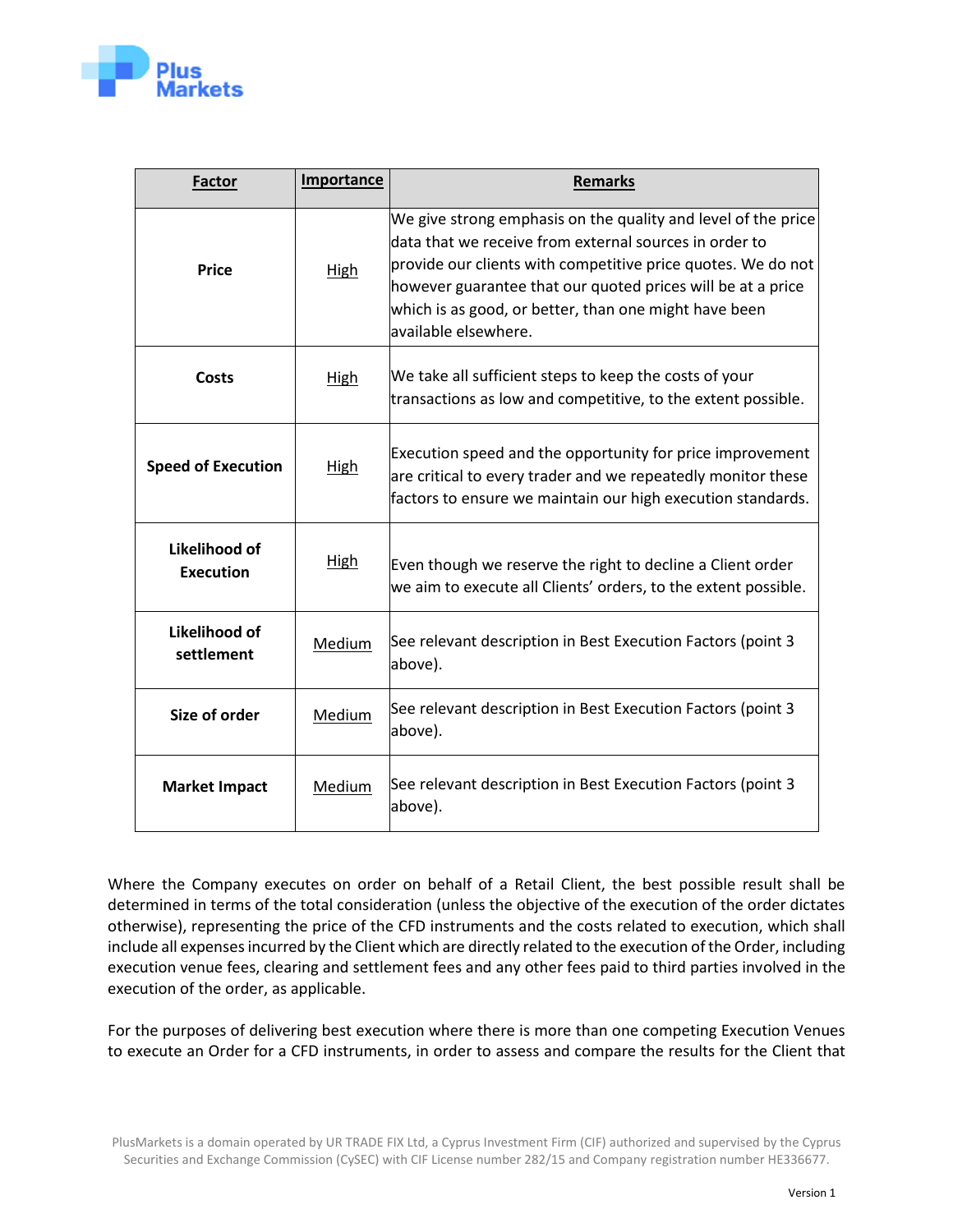

would be achieved by executing the Order on each of the execution venues (see Paragraph 9 below) that is capable of executing that Order, the Company's own commissions and costs for executing the Order on each of the eligible Execution Venues shall be taken into account in that assessment. The Company shall not structure or charge their commissions in such a way as to discriminate unfairly between Execution Venues.

## 8. **Client's Specific Instruction**

9.1 Whenever there is a specific instruction from or on behalf of a Client (e.g. fills in the required parts on the Company's trading platform when placing an Order), relating to the Order or the specific aspect of the Order, the Company shall arrange - to the extent possible - for the execution of the Client order strictly in accordance with the specific instruction.

**WARNING:** It is noted that any specific instructions from a Client may prevent the Company from taking the steps that it has designed and implemented in this Policy to obtain the best possible result for the execution of those Orders in respect of the elements covered by those instructions. However, it shall be considered that the Company satisfies its obligation to take all sufficient steps to obtain the best possible result for the Client.

9.2 Trading rules for specific markets or market conditions may prevent the Company from following certain of the Client's instructions.

### **9. Execution of Client Orders**

The Company shall satisfy the following conditions when carrying out Client Orders:

(a) ensure that orders executed on behalf of Clients are promptly and accurately recorded and allocated;

(b) carry out otherwise comparable Client orders sequentially and promptly unless the characteristics of the order or prevailing market conditions make this impracticable, or the interests of the Client otherwise require;

(c) inform a Retail Client about any material difficulty relevant to the proper carrying out of orders promptly upon becoming aware of the difficulty.

### **10. Execution Venues**

Execution Venues are the entities with which the Orders are placed for final execution. An "Execution Venue" means a regulated market (e.g. stock exchange), a multilateral trading facility, a systematic internaliser or a market maker or another liquidity provider or an entity performing in a third country a function similar to any of the abovementioned.

The Company does not execute Client Orders in Financial Instruments on an own account basis, as principal to principal against the Client. The Company transmits Client Orders or arranges for their execution with a third party(ies) known as Straight Through Process (STP). Such arrangement can be made to manage the Company's risk and it shall not jeopardise the quality of execution of the Client's order while all abovementioned best execution criteria/factors shall be followed/applied. The Company quotes to Clients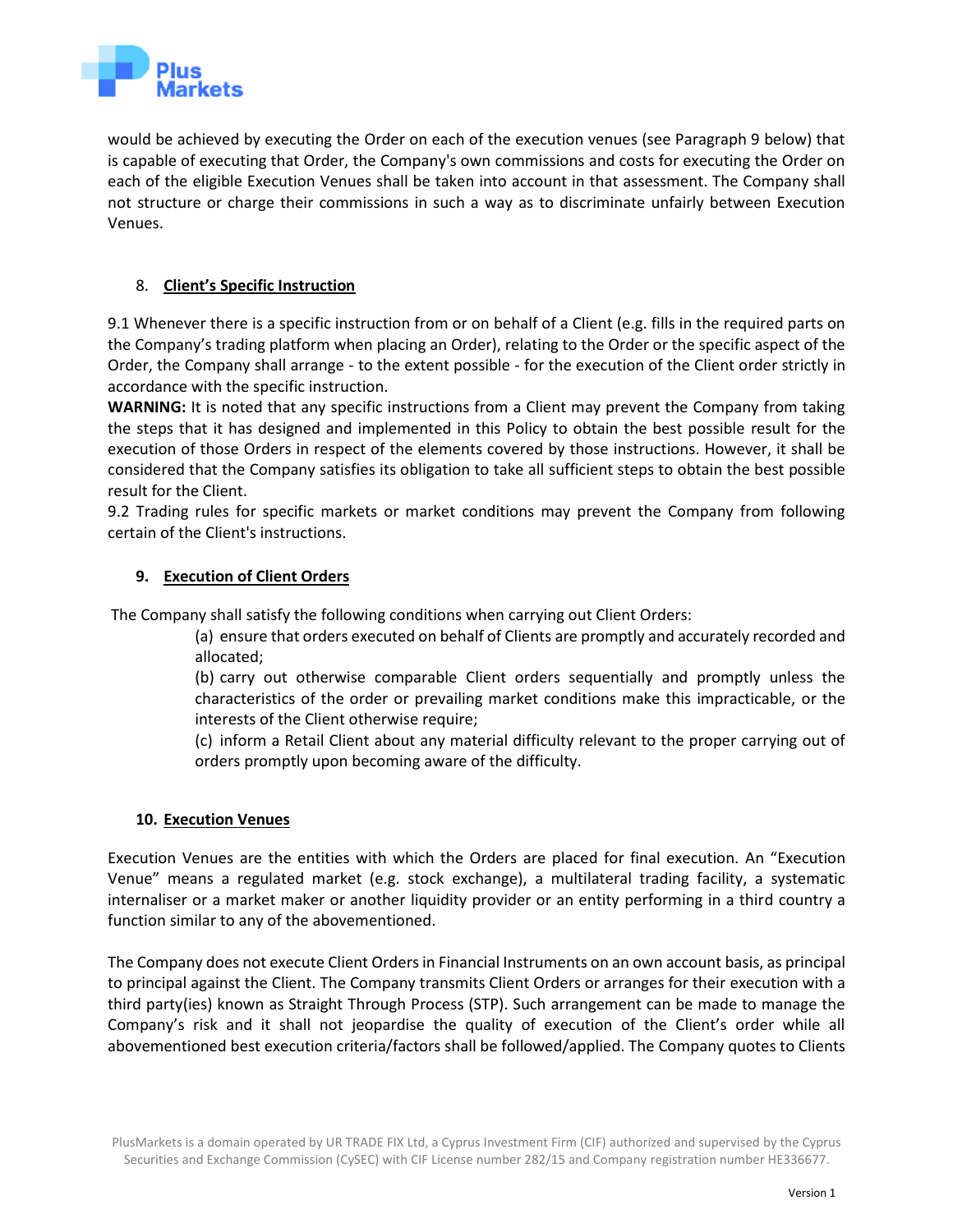

the prices provided by the Execution Venues plus a fixed mark-up for CFD instruments.

The Company has a LP Selection Policy in place so as to assess existing and potential LPs by checking various factors like reputation, financial standing, ability to cover the negative balances, product offering and more. There is no single factor that will lead the company to work with a new LP but rather a combination of factors is needed and a more holistic picture is taken before proceeding. From all the factors, the Company is placing particular importance to factors like Costs (spreads, commissions etc), Reputation, Credit quality, Country of authorisation (whether EU or G20 country that follow MiFID II equivalent standards) and Technological constrains.

The Company uses other third-party Institution(s) as Execution Venues. The Execution Venues currently used by the Company are:

| <b>Liquidity Providers CFDs</b> |               | onCFDs on FX | <b>CFDs</b>        | onCFDs                 | on CFDs on Indices |
|---------------------------------|---------------|--------------|--------------------|------------------------|--------------------|
|                                 | <b>Stocks</b> |              | <b>Commodities</b> | <b>Precious metals</b> |                    |
| <b>GBE Brokers LTD</b>          |               |              |                    |                        |                    |
| Tample Capital PTY<br>Ltd       |               |              |                    |                        |                    |

As a Primary Execution Venue for our trades on CFDs, the Company Tample Capital PTY Ltd is being used. Please note that Tample Capital PTY Ltd is an entity that belongs to the same group of companies as UR TRADE FIX LTD.

The list may be changed at the Company's discretion by giving prior notice to the Clients when possible. The Company reserves the right to change its Execution Venues at its own discretion.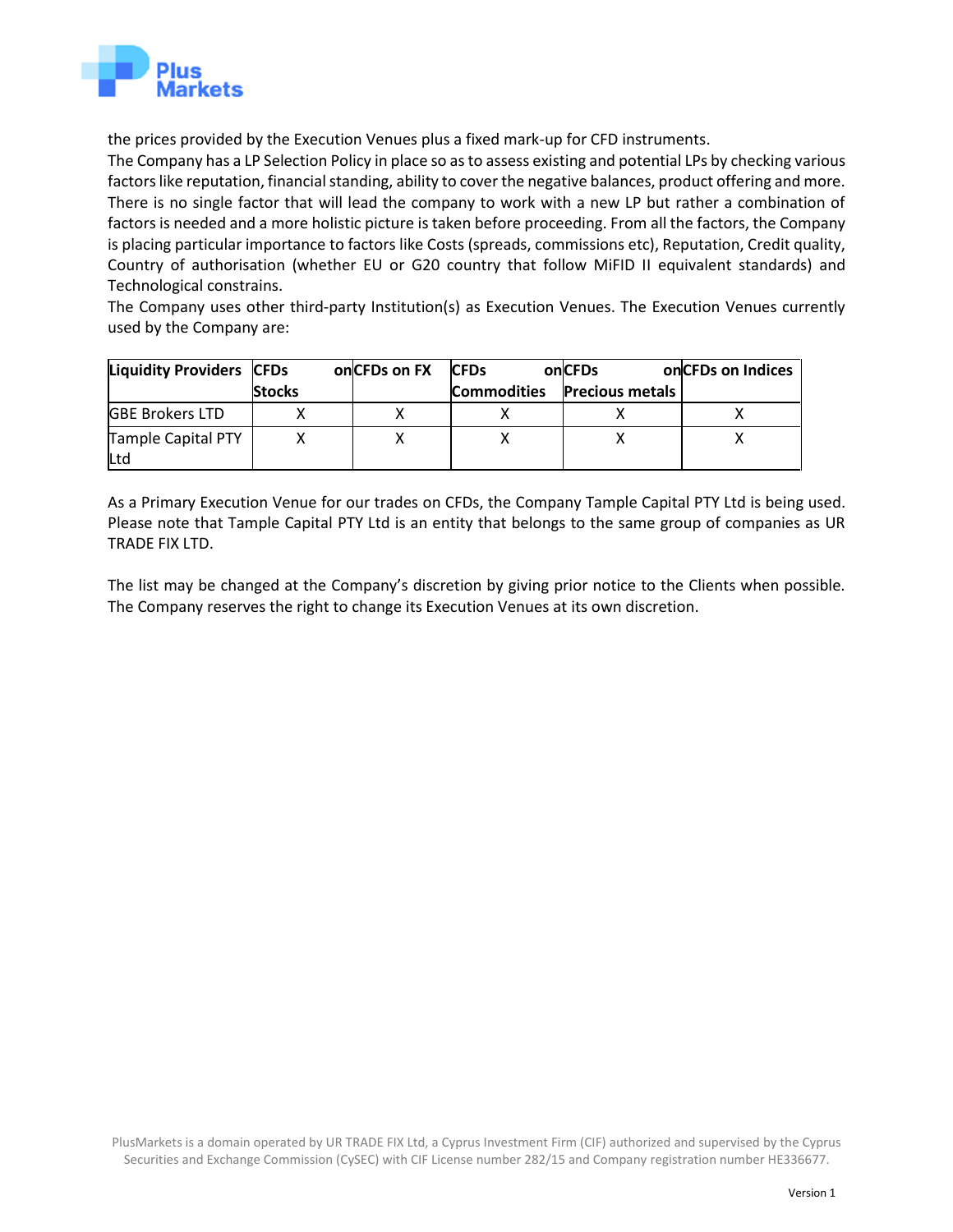

The Company evaluates and selects the third-party Execution Venues it collaborates with, based on a number of criteria such as (but not limited to) the following:

- a) Regulatory status of the institution;
- b) The ability to deal with large volume of orders;
- c) the speed of execution;
- d) the competitiveness of commission rates and spreads;
- e) the reputation of the institution;
- f) the ease of doing business;
- g) the legal terms of the business relationship;
- h) the financial status of the institution.

The Company selects to work with those third-party venues that enable the Company to obtain on a consistent basis the best possible result for the execution of Client orders. The Company does not guarantee that the exact price requested will be obtained in all circumstances and, in any event, the factors may lead to a different result in a particular transaction.

The Client acknowledges that the transactions entered in CFDs with the Company are not undertaken on a recognised exchange, rather they are undertaken over the counter (OTC) and as such they may expose the Client to greater risks than regulated exchange transactions (Stocks, Bonds ETFs).

#### 11. **Special notes for Automatic Orders Feature**

The Company has its own trading and execution procedures, which may be altered from time to time, for example but not limited to its own costs and fees, its own Contract Specifications (required for each type of Financial Instrument Order for example Spread, Swaps, Lot Size, Initial Margin, Necessary Margin, the minimum level for placing Stop Loss, Take Profit and Limit Orders, daily financing charges, charges etc. as applicable), how Orders are executed its execution venues, Margin Requirements, funding requirements, events for termination etc.

The Company uses all reasonable endeavours to ensure that transactions carried out by the Signal Provider are replicated as Orders in the Client's account without undue delay and as close as possible to the Transactions concluded by the Signal Provider. The Client acknowledges that Automatic Orders allow the replication of Signal Provider's Transactions, at a time approximate to the Signal Provider's transactions. That is, despite the Company's reasonable efforts, the Client acknowledges that placing/execution of Orders may be delayed for reasons beyond the control of the Company and that even state-of-the-art electronic infrastructure may not guarantee that placement/execution of Client's Orders will take place at the same time or approximate time at which the Signal Provider's relevant Transaction was concluded or that it will be placed or executed at all. The Company will use reasonable efforts to ensure that such Orders (whether to open or close) are promptly replicated into Client's accounts and that they are executed or transmitted but it is agreed and understood that execution or transmission may not always be achieved at all for reasons beyond the control of the Company.

#### 12. **Client's Consent**

By entering into a Client Agreement with the Company for the provision of Investment Services, the Client consents to the application of this Policy on him/her (i.e. this Policy forms part of the Client Agreement).